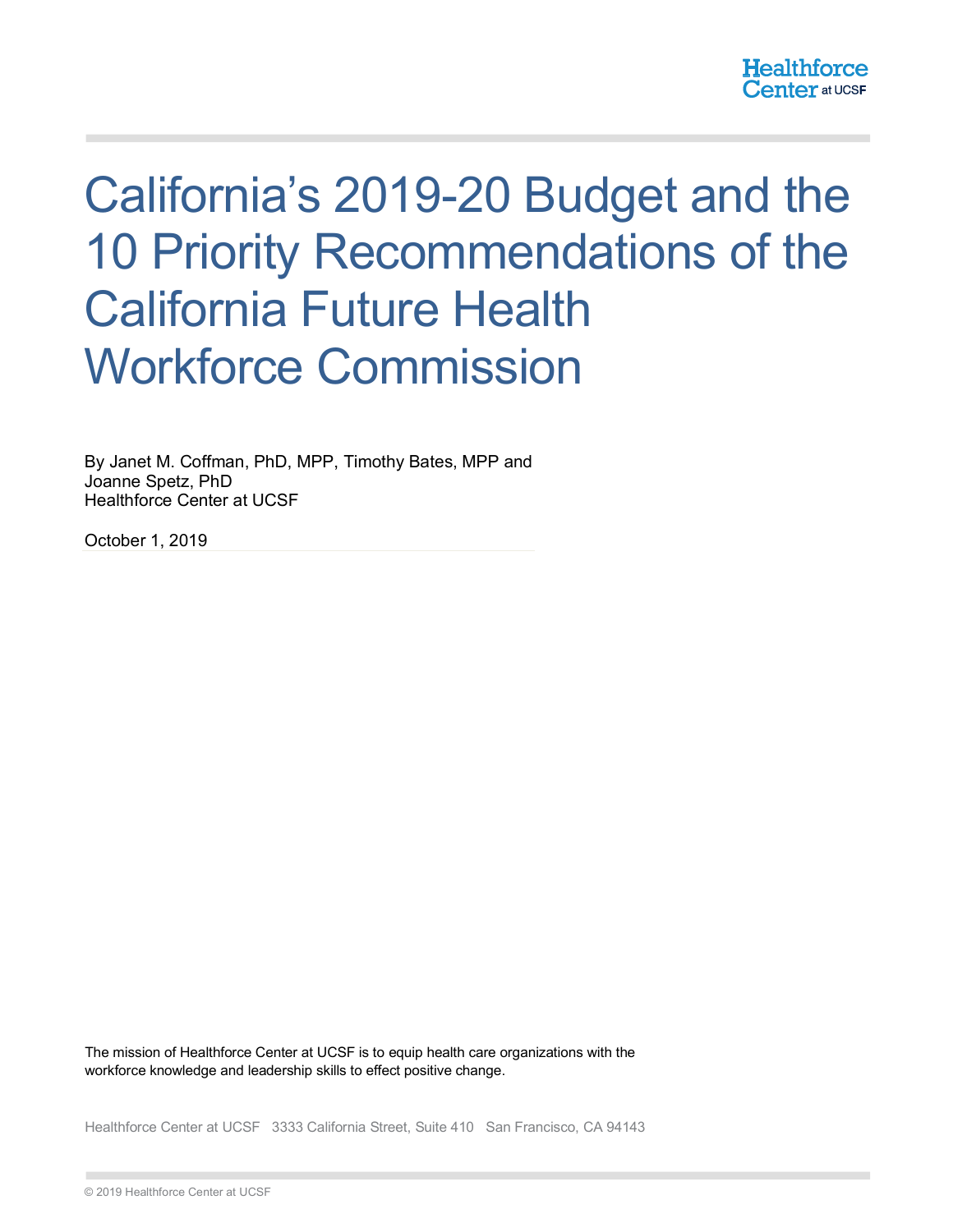# **Acknowledgments**

This report was prepared to help advance the recommendations of the California Future Health Workforce Commission under the auspices of a contract with the Public Health Institute.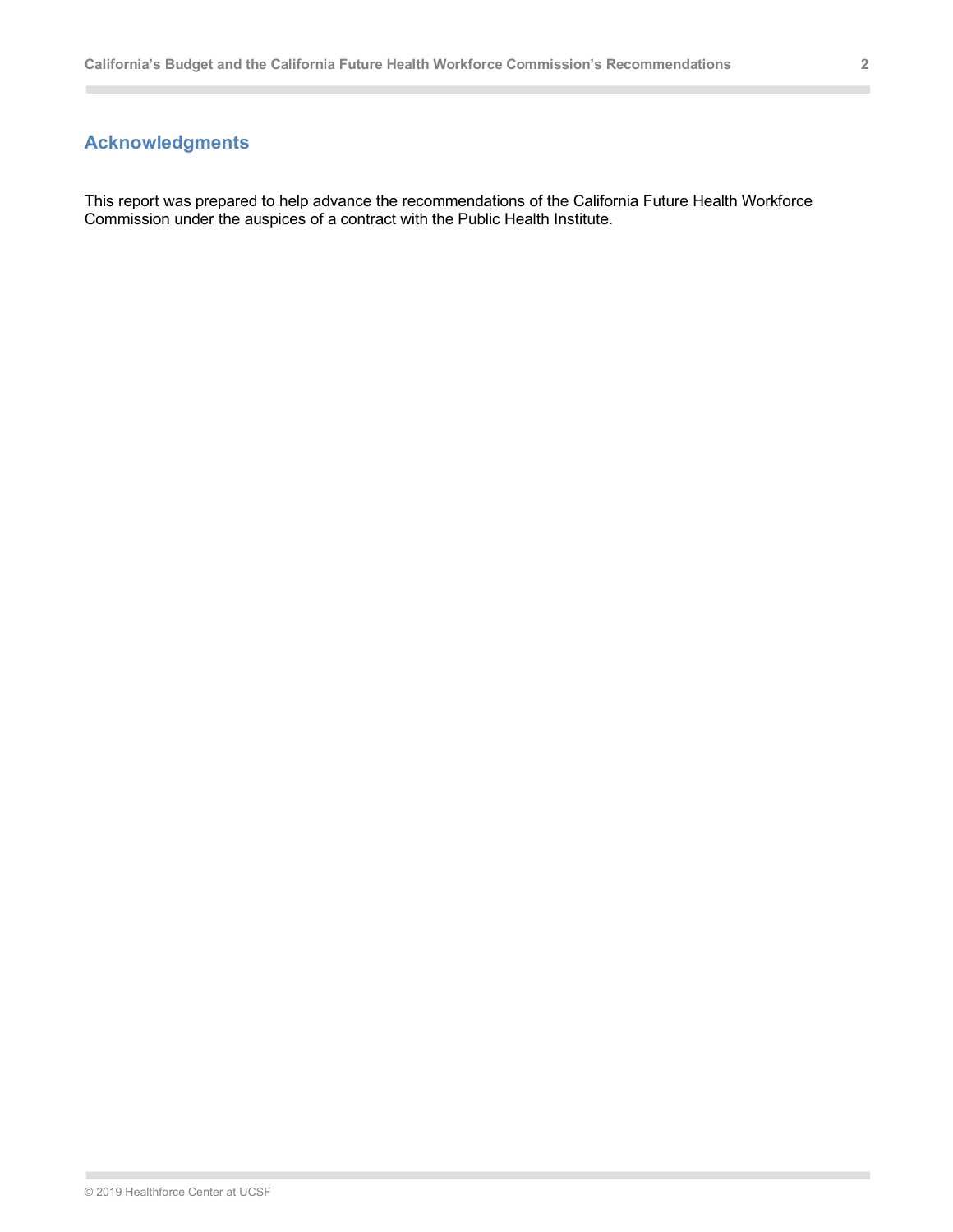# **Table of Contents**

 $\sim$ 

| Comparison of the 2019-2020 California State Budget with the Commission's 10 Priority Recommendations  4      |  |
|---------------------------------------------------------------------------------------------------------------|--|
| Recommendations for Distribution of 2019-2020 Budget Funds Whose Use is not Specified in the California State |  |
|                                                                                                               |  |
|                                                                                                               |  |
|                                                                                                               |  |
| Comparison of the 2019-2020 State Budget with the Commission's 10 Priority Recommendations  7                 |  |
|                                                                                                               |  |
|                                                                                                               |  |
|                                                                                                               |  |
| Recommendations for Distribution of 2019-2020 Budget Funds Whose Use is not Specified in the State            |  |
|                                                                                                               |  |
|                                                                                                               |  |
|                                                                                                               |  |
|                                                                                                               |  |
|                                                                                                               |  |
|                                                                                                               |  |
|                                                                                                               |  |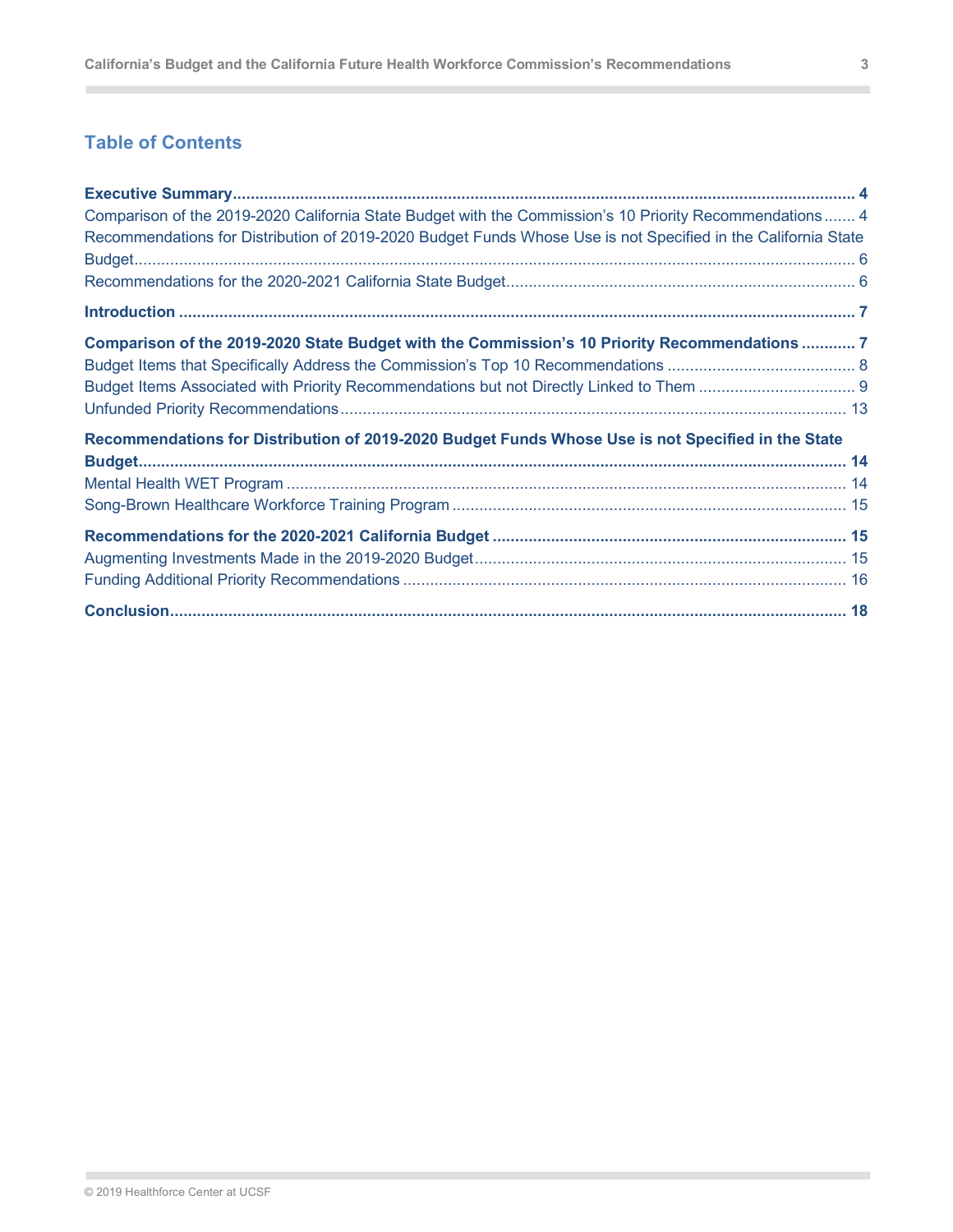## **Executive Summary**

In February 2019, the California Future Health Workforce Commission released a report that identified 10 priorities for action to ensure that California has sufficient numbers of the right types of workers in the right places to meet the needs of the state's growing, aging, and increasingly diverse population. Assessing the extent to which the California legislature and state agencies are implementing these recommendations is especially important given the large role that the state government plays in funding health workforce development and health professions education.

This report describes provisions of California's state budget for fiscal year 2019-2020 that either directly fund the Commission's priority recommendations or fund other initiatives that are consistent with these recommendations. In cases where the 2019-2020 budget does not explicitly state how appropriations for health workforce development programs should be spent, we present recommendations for allocating the funds. In addition, we make recommendations for state budget allocations for fiscal year 2020-2021 that would advance the priority recommendations that we believe are most critical to making rapid progress in addressing the state's health workforce needs.

Table 1 lists the Commission's 10 priority recommendations, the Commission's estimate of the cost of implementing each recommendation in Year 1, the amount allocated in the 2019-2020 state budget to implement that recommendation, and our recommendations for budget allocations for fiscal year 2020-2021.

#### **Comparison of the 2019-2020 California State Budget with the Commission's 10 Priority Recommendations**

The state budget for 2019-2020 contains up to \$191.2 million that may be invested in a manner consistent with the Commission's 10 priority recommendations. An additional \$120 million in Proposition 56 funds were dedicated to physician and dentist loan repayment programs, which brings this year's total health workforce investments to more than \$300 million.

- **Specific allocations to Commission priority - \$75 million:** Only one of the Commission's priority recommendations can be tied directly to monies allocated by specific budget items: *Recommendation 2.2: Expand the number of primary care physician and psychiatry residency positions*. A total of \$75 million were appropriated, including general fund dollars (\$33 million for the Song-Brown Healthcare Workforce Training Programs plus \$1.3 million for the University of California plus \$2 million for pediatrics residency programs at children's hospitals) and Proposition 56 funds (\$38.7 million). These funds will be used primarily to support residency training for primary care physicians.
- **Unspecified allocations to Commission priority - \$116.2 million:** Several items in the California 2019- 20 budget provide funds to the Office of Statewide Health Planning and Development (OSHPD) for mental health workforce development but do not explicitly require that they be used to implement the Commission's priority recommendations for the behavioral health workforce. Two budget items allocate \$60 million for the 2020–2025 Workforce Education and Training (WET) Program Five-Year Plan to address workforce shortages in the state's public mental health system.1 The WET plan encompasses workforce development activities that are consistent with five of the Commission's priority recommendations (1.1., 1.3, 2.2, 3.3, 3.4). Another budget item allocates \$47.35 million to OSHPD for "mental health workforce development programs."2 One million dollars of this allocation are appropriated for grants to repay educational loans of former foster care youth who have completed education in select mental health professions and agree to practice in the public mental health system for at least two years. The balance of these funds (\$46.35 million) will be distributed to applicants for two scholarship programs and six loan repayment programs that OSHPD administers that assist persons in multiple health professions, including social workers and psychiatric mental health nurse practitioners.

The state budget allocates \$3.9 million for the Song-Brown Healthcare Workforce Training Programs to provide grants to primary care residency programs, family nurse practitioner training programs, and

<sup>1</sup> Budget items 4140-001-0001 and 4140-101-3085.

<sup>2</sup> Budget items 4140-101-0001.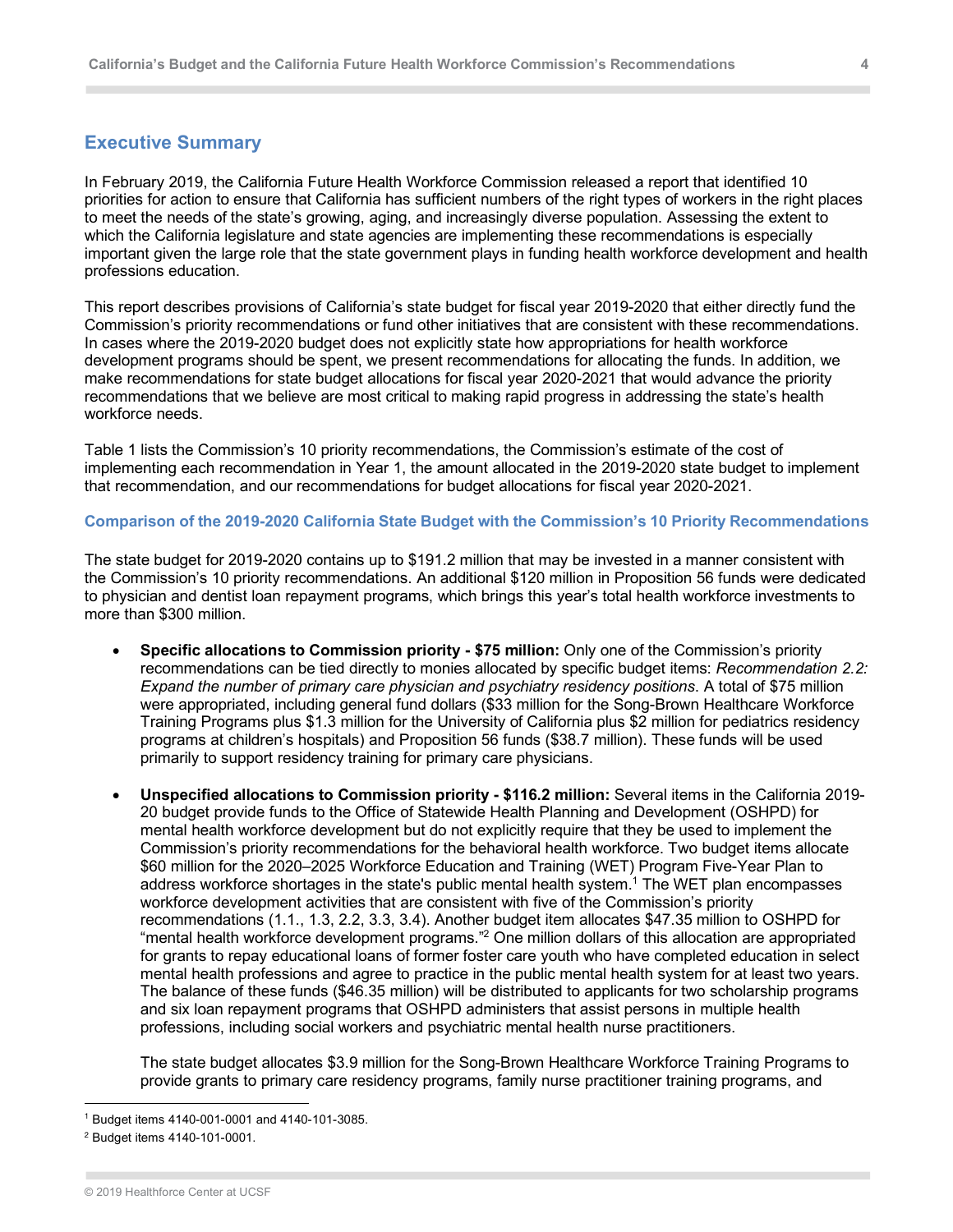physician assistant programs. To the extent that these funds are distributed to family nurse practitioner training programs, they would help to implement *Recommendation 3.1: Maximize the role of nurse practitioners as part of the care team to help fill gaps in primary care.*

In addition, the budget provides \$5.95 million for three existing scholarship programs that assist specified types of students similar to those who would be supported by *Recommendation 1.3: Support scholarships for qualified students who pursue priority health professions and serve in underserved communities*.

| Table 1. Summary of the Year 1 costs of the Commission's 10 priority recommendations, 2019-2020 budget |  |
|--------------------------------------------------------------------------------------------------------|--|
| allocations, and recommendations for 2020-2021                                                         |  |

| <b>Top 10 Recommendations</b>                | <b>Estimated Year 1</b> | 2019-2020          | 2020-2021 Recommendation |
|----------------------------------------------|-------------------------|--------------------|--------------------------|
|                                              | Cost                    | <b>Allocation</b>  |                          |
| 1.1 Expand and scale pipeline programs       | \$1.7 M                 | $\ast$             | none                     |
| to recruit and prepare students from         |                         |                    |                          |
| low-income and underrepresented              |                         |                    |                          |
| backgrounds for health careers               |                         |                    |                          |
| 1.2 Recruit and support college students     | \$15.9 M                | $\star$            | \$15.9 M                 |
| from underrepresented regions and            |                         |                    |                          |
| backgrounds to pursue health careers         |                         |                    |                          |
| 1.3 Scholarships for qualified students in   | \$40.6 M                | \$5.95 M           | none                     |
| priority health professions who serve        |                         |                    |                          |
| in underserved communities                   |                         |                    |                          |
| 2.1 Sustain and expand the Programs in       | \$9.3 M                 | 0                  | \$9.3 M                  |
| Medical Education (PRIME) across UC          |                         |                    |                          |
| campuses                                     |                         |                    |                          |
| 2.2 Expand the number of primary care        | \$94.0 M                | \$75 M*            | \$116.2 M                |
| and psychiatry residency positions           |                         |                    |                          |
| 2.3 Recruit and train medical students from  | \$2.2 M                 | 0                  | \$2.2 M                  |
| underserved areas to practice in             |                         |                    |                          |
| community health centers in their home       |                         |                    |                          |
| regions                                      |                         |                    |                          |
| 3.1 Maximize the role of nurse practitioners | \$40.6 M                | $***$              | \$45.9 M                 |
| as part of the care team to help fill gaps   |                         |                    |                          |
| in primary care                              |                         |                    |                          |
| 3.2 Establish and scale a universal home     | \$1.3 M                 | 0                  | \$1.3 M                  |
| care worker family of jobs with career       |                         |                    |                          |
| ladders and associated training              |                         |                    |                          |
| 3.3 Develop a psychiatric mental health      | \$3.9 M                 | $\star$            | \$3.9 M                  |
| nurse practitioner program that recruits     |                         |                    |                          |
| and trains providers to serve                |                         |                    |                          |
| underserved communities                      |                         |                    |                          |
| 3.4 Scale the engagement of community        | \$5.3 M                 | $\star$            | none                     |
| health workers, promotores, and peer         |                         |                    |                          |
| providers through certification training     |                         |                    |                          |
| and reimbursement                            |                         |                    |                          |
| <b>Total</b>                                 | \$214.9 M               | Up to \$191.2 M*** | \$194.7 M                |

 \* A portion of the \$106.35 million allocated to OSHPD for mental health workforce development could be used to fund activities consistent with the goals of this Commission recommendation.

\*\* A portion of the \$3.9 million allocated to OSHPD for the Song-Brown Healthcare Workforce Training Programs that is not earmarked for registered nurse education could be used to fund family nurse practitioner education programs.

\*\*\* Does not include \$120 million allocated for loan repayment programs using Prop 56 monies because loan repayment was not one of the Commission's 10 priority recommendations.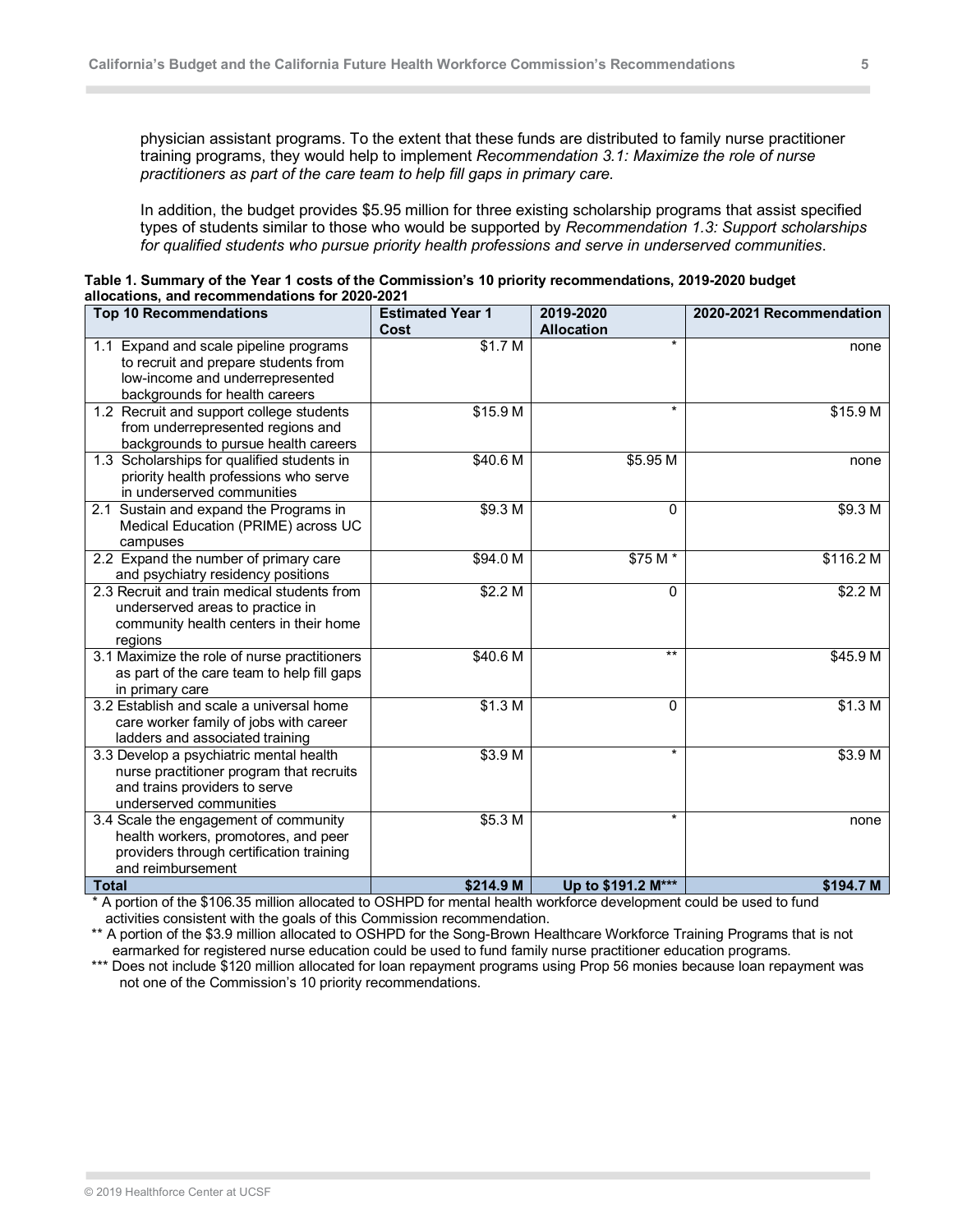## **Recommendations for Distribution of 2019-2020 Budget Funds Whose Use is not Specified in the California State Budget**

We make the following recommendations for allocation of funds from two items in the 2019-2020 state budget that do not specify exactly how the funds should be spent:

- Use a large share of the \$60 million allocated for the Mental Health WET plan to fund grants to establish new psychiatry residency programs and psychiatric mental health nurse practitioner education programs or expand existing programs.
- Distribute the \$3.9 million allocated to the Song-Brown program that is not earmarked for a specific profession to family nurse practitioner programs.

#### **Recommendations for the 2020-2021 California State Budget**

As state policymakers consider which investments to include in the 2020-21 budget, we encourage them to invest *at least* \$196.7 million to sustain investments made in 2019-2020 and to make additional investments that would implement additional Commission recommendations. Our recommendations focus on the Commission recommendations we believe are most likely to improve California's ability to meet its short-term health workforce needs. Specifically, we recommend:

- Increasing funding for residency training in primary care and psychiatry from \$75 million to \$118.2 million using a combination of Song-Brown, Proposition 56, and WET funds, including:
	- o \$75 million for primary care residency programs
	- **S22.2 million for psychiatry residency programs**
	- $\circ$  \$20.4 million for start-up funding for new primary care and psychiatry residency programs
	- o \$612,000 for a graduate medical education governance council
- Providing \$45.9 million to fund nurse practitioner education programs consistent with *Recommendation 3.1: Maximize the role of nurse practitioners as part of the care team to help fill gaps in primary care*
- Providing \$3.9 million to implement *Recommendation 3.3: Develop a psychiatric nurse practitioner program that recruits from and trains providers to serve in underserved rural and urban communities*
- Investing a total of \$28.7 to implement four additional priority recommendations that would expand college-level health professions pipeline programs, increase the number of medical students committed to practicing in underserved areas, and assess the impact of establishing a universal family of jobs for home care workers
	- o \$15.9 million to implement *Recommendation 1.2: Recruit and support college students, including community college students, from underrepresented regions and backgrounds to pursue health careers*
	- o \$9.3 million to implement *Recommendation 2.1: Sustain and expand the Programs in Medical Education (PRIME) program across UC campuses*
	- o \$2.2 million to implement *Recommendation 2.3: Recruit and train students from rural areas and other under-resourced communities to practice in community health centers in their home regions*
	- o \$1.3 million to implement *Recommendation 3.2: Establish and scale a universal home care worker family of jobs with career ladders and associated training*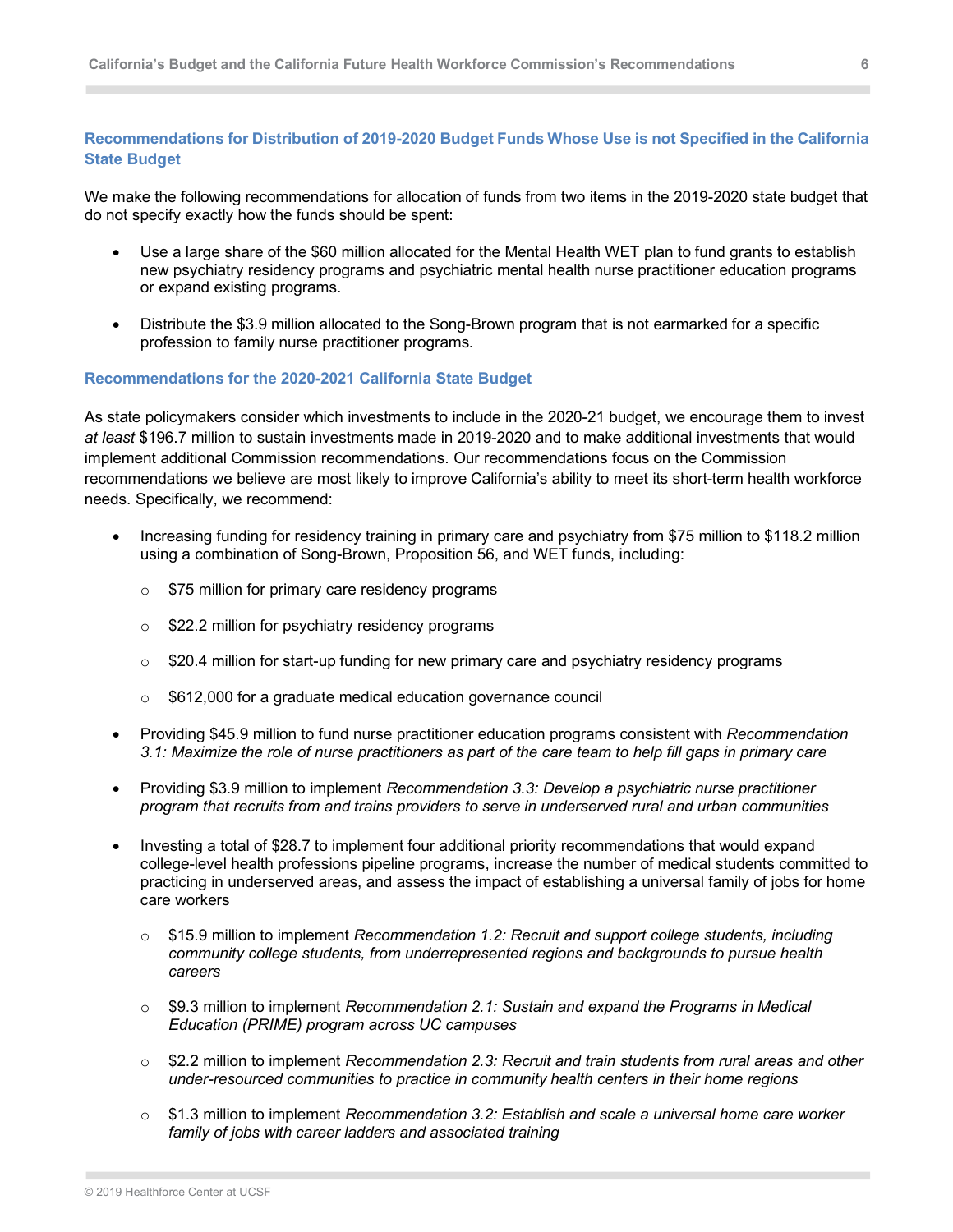# **Introduction**

In February 2019, the California Future Health Workforce Commission released a report that documented California's looming health workforce crisis and presented multiple recommendations for ensuring that the state has sufficient numbers of the right types of workers in the right places to meet the needs of the state's growing, aging, and increasingly diverse population.<sup>3</sup> The Commission identified 10 priorities for action and called upon government, the health care industry, health professions education institutions, and philanthropy to implement them with deliberate speed. Assessing the extent to which the state government is implementing these recommendations is especially important given the large role that state government plays in funding health workforce development and health professions education.

This report describes provisions of California's state budget for fiscal year 2019-2020 that either directly fund the Commission's priority recommendations or fund other initiatives that are consistent with these recommendations. We present recommendations for allocating funds in cases where the 2019-2020 budget does not explicitly detail how appropriations for health workforce development programs should be spent. In addition, we make recommendations for state budget allocations for fiscal year 2020-2021 that would advance the priority recommendations that we believe are most critical to make rapid progress in addressing the state's health workforce needs.

# **Comparison of the 2019-2020 State Budget with the Commission's 10 Priority Recommendations**

We reviewed sections of the 2019-2020 state budget detailing the spending for the following entities:

- Office of Statewide Health Planning and Development (OSHPD)
- Department of Managed Health Care
- Department of Health Care Services
- Department of Public Health
- Mental Health Services Oversight and Accountability Commission
- Department of Social Services
- Department of Education
- University of California
- California State University
- Board of Governors of the California Community Colleges
- Student Aid Commission
- Employment Development Department
- California Workforce Development Board

We determined that the Office of Statewide Health Planning and Development (OSHPD) and the University of California were the only entities whose budgets had itemized appropriations specifically designated for healthcare workforce-related initiatives included among the Commission's 10 priority recommendations. We determined that only one of the Commission's priority recommendations (*Recommendation 2.2*) can be tied directly to monies allocated by specific budget items. Three budget items are not tied directly to the priority recommendations, but funds allocated by these items could be used to implement elements of several priority recommendations. Four of the Commission's priority recommendations are not addressed by any budget item.

<sup>3</sup> California Future Health Workforce Commission. *Meeting the Demand for Health: Final Report of the California Future Health Workforce Commission, California Future Health Workforce Commission*, February 2019, https://futurehealthworkforce.org/ .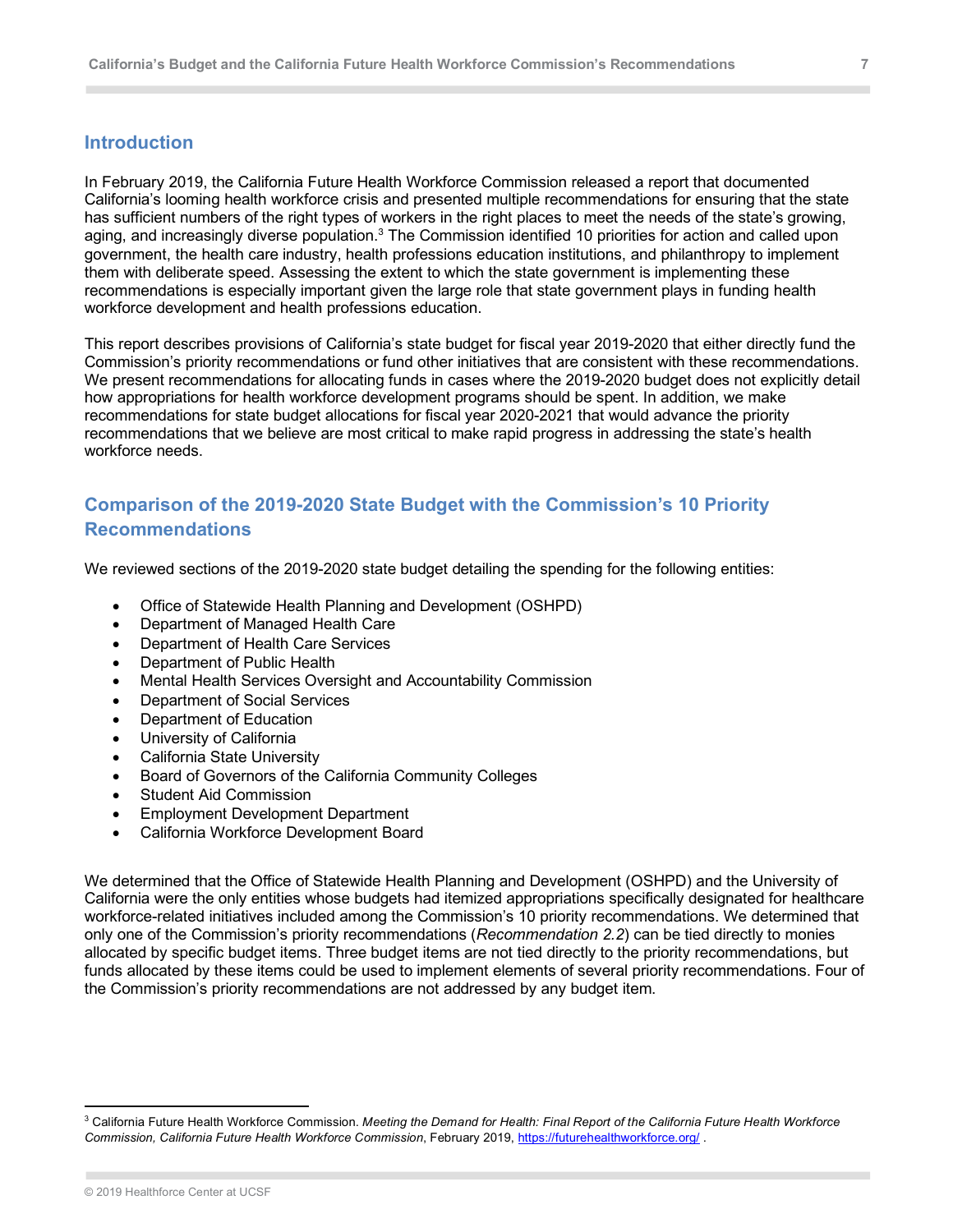#### **Budget Items that Specifically Address the Commission's Top 10 Recommendations**

Table 2 provides details of the budget items that provide funding that will be used to implement *Recommendation 2.2: Expand the number of primary care and psychiatry residency positions*.

#### **University of California**

The state budget contains an allocation of \$1,299,000 for a "statewide grant program expanding the number of primary care and emergency medicine residency slots".<sup>4</sup> This language refers to CalMedForce,<sup>5</sup> a graduate medical education (GME) program administered by Physicians for a Healthy California on behalf of the University of California and funded primarily by Proposition 56. This \$1.3 million allocation will be combined with \$38.7 million in Prop. 56 funds (allocated outside of the budget bill), which means that the CalMedForce program will have a total budget of \$40 million for the 2019-20 fiscal year.

#### **Office of Statewide Health Planning and Development**

Two budget items in the 2019-20 state budget explicitly provide OSHPD with resources to implement Recommendation 2.2.<sup>6</sup> One item provides up to \$33 million in funding to support the Song-Brown Healthcare Workforce Training Programs:

- \$2,000,000 to support state operation costs to administer the augmentation to the Song-Brown Health Care Workforce Training Act
- \$18,667,000 to fund existing primary care residency slots
- \$3,333,000 to fund new primary care slots at existing programs
- \$5,667,000 to fund primary care slots at existing teaching health centers
- $$3,333,000$  to fund newly accredited primary care residency programs<sup>7</sup>

A separate provision of the budget originally allocated \$2 million to OSHPD to "fund grant awards for pediatric residency slots", although the budget language does not explicitly tie it to the Song-Brown Healthcare Workforce Training Program.<sup>8</sup> A subsequent budget trailer bill amended the budget to direct OSHPD to distribute the \$2 million equally among all children's hospitals in California to support their pediatric residency programs. 9

<sup>4</sup> Budget item 6440-001-0001.

<sup>&</sup>lt;sup>5</sup> The budget also contains an item that allocates funding for CalHealthCares, a loan repayment program for physicians and dentists that Physicians for a Healthy California administers for the Department of Health Care Services. This budget item is not discussed in the body of this document because the Commission's recommendation for expanding and strengthening loan repayment programs for primary care clinicians is not one of the Commission's 10 priority recommendations.

<sup>6</sup> Budget items 4140-001-0001 and 4140-101-0001.

 $\frac{7}{1}$  In September 2019, the California Healthcare Workforce Policy Commission reviewed applications from primary care residency programs for Song-Brown grants and used funds from 4140-101-0001 and roll-over funds from previous award cycles to award \$20,375,000 for existing primary care residency slots, \$7,500,000 for new primary care residency slots at existing programs, \$8,160,000 for primary care residency slots at existing teaching health centers, and \$4,800,000 for newly accredited primary care residency programs. California Healthcare Workforce Policy Commission scoring sheets. https://oshpd.ca.gov/ml/v1/resources/document?rs:path=/Loan-Repayments-Scholarships-Grants/Documents/Song-Brown/Preliminary-Scoring-Worksheets.pdf.

<sup>8</sup> Budget item 4140-001-0001.

<sup>&</sup>lt;sup>9</sup> Hovik Khosrovian of OSHPD, August 20, 2019.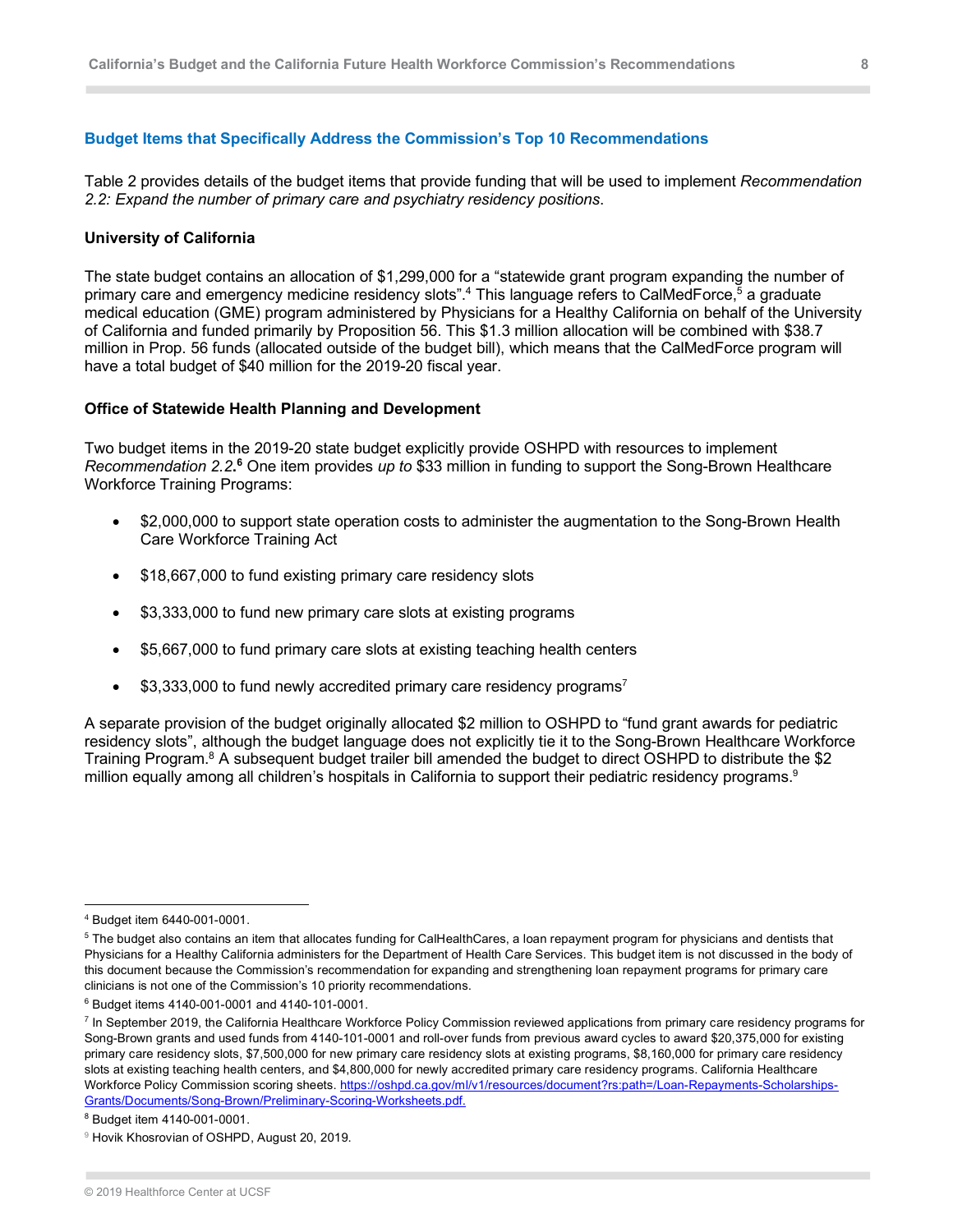In total, the 2019-20 state budget allocates \$75 million in funds that explicitly support the Commission's recommendation to expand the number of primary care physician and psychiatry residency positions. Most of these funds are likely to be distributed to primary care residency programs. The statute that authorizes the Song-Brown Healthcare Workforce Training programs does not include psychiatry among the specialties eligible to receive residency training grants from this program.<sup>10</sup> Proposition 56 requires CalMedForce to provide funds to residency programs in family medicine, internal medicine, obstetrics/gynecology, pediatrics, emergency medicine, and other specialties in which there are high needs for additional physicians. However, CalMedForce did not provide grants to residency programs in psychiatry or other additional specialties during fiscal year 2018-2019, and it is not known whether residency programs in additional specialties will be invited to apply in future years.

In its report, the Commission estimated that the cost of implementing *Recommendation 2.2* in Year 1 would be \$94 million. The unfunded components of the recommendation include: "start-up funds for Graduate Medical Education-naïve (GME) hospitals", "start-up funds for new teaching health centers", and a "new California GME governing structure." The Commission estimated that implementing these initiatives would cost \$21 million.



| <b>Recommendation</b>                                                                    | <b>Estimated</b><br>Cost | <b>Budget items</b>                                              | <b>Allocation</b> | <b>Notes</b>                                                                                                                                                                                                                                                                                                         |
|------------------------------------------------------------------------------------------|--------------------------|------------------------------------------------------------------|-------------------|----------------------------------------------------------------------------------------------------------------------------------------------------------------------------------------------------------------------------------------------------------------------------------------------------------------------|
| 2.2 Expand the number of<br>primary care physician and<br>psychiatry residency positions | \$94 M                   | 4140-001-0001<br>4140-101-0001<br>6440-001-0001<br>4140-101-3085 | \$75 M            | \$1.3 million for CalMedForce<br>$\bullet$<br>residency training grants that will be<br>combined with \$38.7 million in<br>Proposition 56 funds.<br>\$33 million for the Song-Brown<br>Healthcare Workforce Training<br>Programs.<br>\$2 million for children's hospitals to<br>support pediatric residency programs |

#### **Budget Items Associated with Priority Recommendations but not Directly Linked to Them**

Six budget items provide funds to OSHPD for health workforce development activities that could be allocated in a manner consistent with the Commission's priority recommendations but do not provide OSHPD with explicit instructions for disbursing these funds.<sup>11</sup> (See Table 3 for a summary of these budget items.)

#### **OSHPD – Mental Health Workforce**

Several items in the California 2019-20 budget provide funds to OSHPD for mental health workforce development but do not explicitly require that funds be used to implement the Commission's priority recommendations for the behavioral health workforce.

Two budget items allocate \$60 million for 2020–2025 Workforce Education and Training (WET) Program Five-Year Plan to address workforce shortages in the state's public mental health system.<sup>12</sup> These funds can be expended at any time during the six year period from 2020 to 2025. The framework for the WET program includes two categories of initiatives: (1) support for individuals, and (2) support for systems.

*Support for Individuals* encompasses three types of workforce development activities:

<sup>&</sup>lt;sup>10</sup> https://leginfo.legislature.ca.gov/faces/codes\_displayText.xhtml?lawCode=HSC&division=107.&title=&part=3.&chapter=4.&article=1.

<sup>11</sup> Budget items 4140-001-0001, 4140-001-0181, 4140-001-3085, 4140-001-8034, 4140-101-0143, and 4140-101-3085.

<sup>12</sup> Budget items 4140-001-0001 and 4140-101-3085.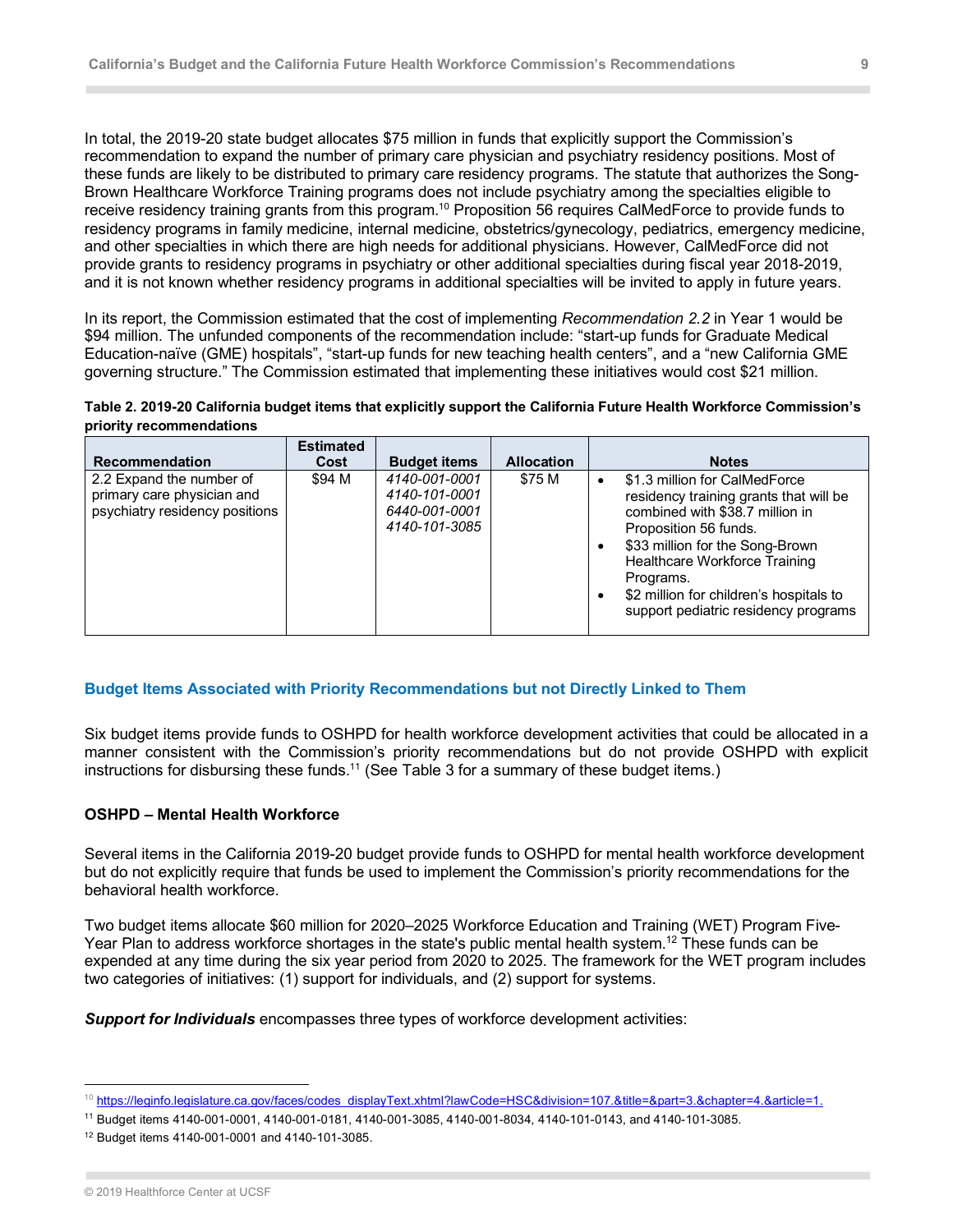- Activities focused on building "pipeline/career awareness" of the public mental health system at the elementary, secondary, and postsecondary levels
- Scholarships for undergraduate students and stipends to master's and doctoral students in mental health professions who agree to practice in the public mental health system following graduation
- Loan repayment opportunities for mental health providers at all levels of professional training working in positions for which public mental health agencies have difficulty recruiting or retaining providers.

Funding for initiatives that support individuals will be distributed through grants to five WET Regional Partnerships across California. Regional Partnerships can choose which of the three types of workforce development activities to implement based on the region's needs. The budget requires Regional Partnerships to secure a 33% match from local funds before state funds can be expended for any activity.<sup>13</sup> OSHPD is developing guidance regarding what sources of funding can be used for the local match.

*Support for Systems* encompasses three other types of workforce development activities. Funding for these workforce development activities will be distributed directly by OSHPD.

- Supporting the preparation and training non-licensed peer personnel
- Expanding the number of psychiatry residency programs and psychiatric mental health nurse practitioner programs in the state
- Increasing the number of primary care providers who pursue advanced training in primary care psychiatry.14

OSHPD staff have not yet determined how the \$60 million will be allocated across these activities or be used for other WET program needs, including administration and evaluation. OSHPD staff plan to administer a survey and hold a series of meetings to obtain input from stakeholders before making decisions about the allocation of WET funds. They anticipate that they will not have the information they need to understand demand for these initiatives until November 2019. 15

The six types of workforce development activities outlined in the WET Five-Year Plan are consistent with elements of five of the Commission's priority recommendations:

- *Recommendation 1.1: Expand and scale pipeline programs to recruit and prepare students from underrepresented and low-income backgrounds for health careers*
- *Recommendation 1.3: Support scholarships for qualified students who pursue priority health professions and serve in underserved communities*
- *Recommendation 2.2: Expand the number of primary care physician and psychiatry residency positions*
- *Recommendation 3.3: Develop a psychiatric nurse practitioner program that recruits from and trains providers to serve in underserved rural and urban communities*
- *Recommendation 3.4: Scale the engagement of community health workers, promotores, and peer providers through certification, training, and reimbursement*

**Table 3. 2019-20 California budget items that potentially support the California Future Health Workforce Commission's priority recommendations**

<sup>13</sup> Budget item 4140-101-3085.

<sup>&</sup>lt;sup>14</sup> Recommendation 3.5 calls for training primary care providers in behavioral health and wellness using train-the-trainer modalities. We do not discuss this recommendation in the body of this document because it was not one of the Commission's 10 priority recommendations.

<sup>&</sup>lt;sup>15</sup> Conference call with CJ Howard, Anne Powell, and Hovik Khosrovian of OSHPD, August 20, 2019.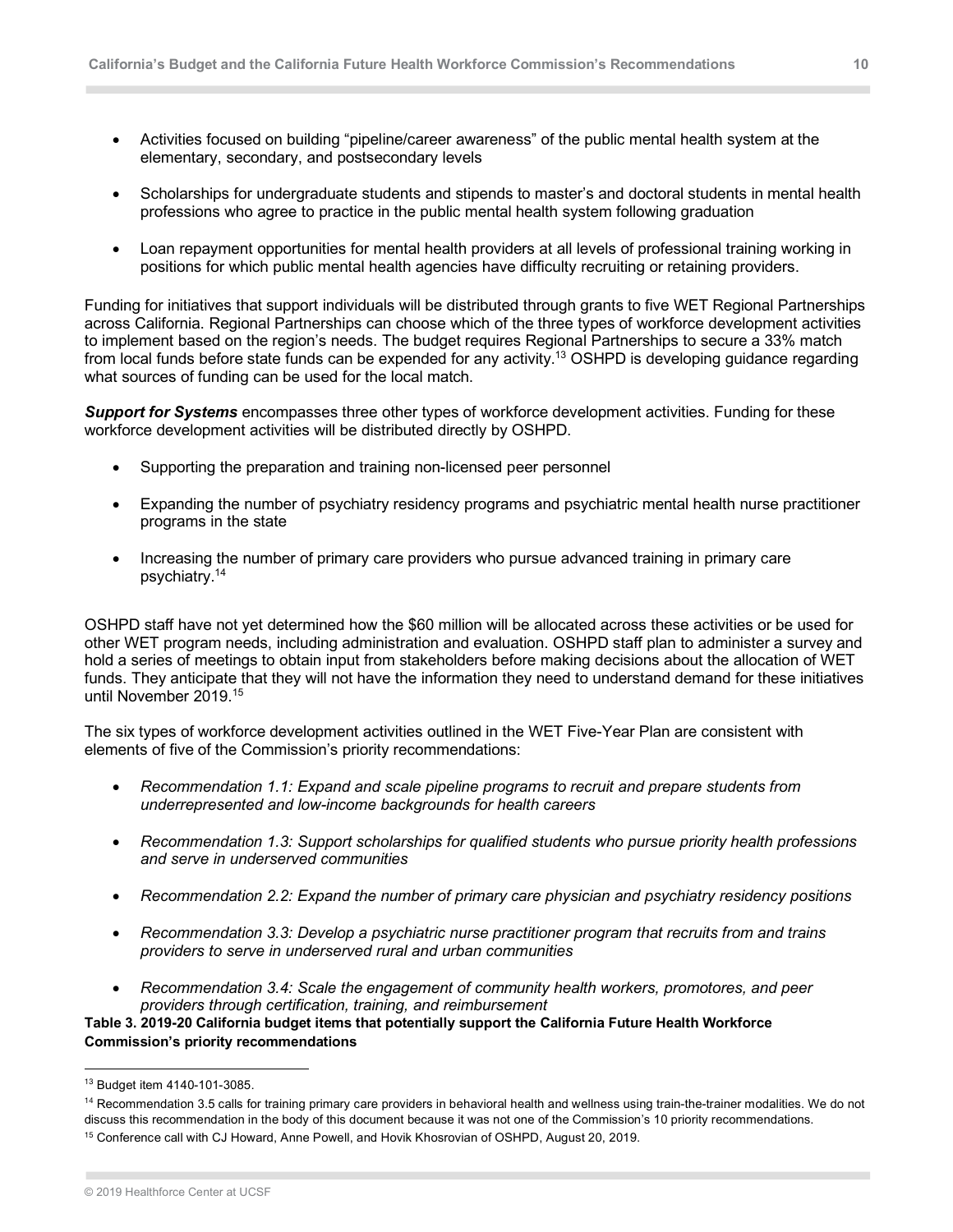| <b>Recommendation</b>                                                                                                                                                                                                                                                                                                                                                                                                                                                                                                                                                                                                                                                                                             | <b>Estimated</b><br>Cost | <b>Budget items</b>                             | <b>Allocation</b>  | <b>Notes</b>                                                                                                                                                                                                                                                                                                                                                                                                                                                                                                                                                                                                       |
|-------------------------------------------------------------------------------------------------------------------------------------------------------------------------------------------------------------------------------------------------------------------------------------------------------------------------------------------------------------------------------------------------------------------------------------------------------------------------------------------------------------------------------------------------------------------------------------------------------------------------------------------------------------------------------------------------------------------|--------------------------|-------------------------------------------------|--------------------|--------------------------------------------------------------------------------------------------------------------------------------------------------------------------------------------------------------------------------------------------------------------------------------------------------------------------------------------------------------------------------------------------------------------------------------------------------------------------------------------------------------------------------------------------------------------------------------------------------------------|
| 1.1 Expand and scale pipeline<br>programs to recruit and prepare<br>students from underrepresented<br>and low-income backgrounds for<br>health careers<br>1.3 Support scholarships for<br>qualified students who pursue<br>priority health professions and<br>serve in underserved communities<br>2.2 Expand the number of primary<br>care physician and psychiatry<br>residency positions<br>3.3 Develop a psychiatric nurse<br>practitioner program that recruits<br>from and trains providers to serve<br>in underserved rural and urban<br>communities<br>3.4 Scale the engagement of<br>community health workers,<br>promotores, and peer providers<br>through certification, training, and<br>reimbursement | \$47,85 M <sup>16</sup>  | 4140-101-0001<br>4140-101-3085                  | \$106.35 M         | \$60 million to implement the 2020-<br>2025 Workforce Education and<br>Training (WET) Program to<br>address workforce shortages in<br>the state's public mental health<br>system. Potentially these funds<br>could support implementation of<br>Recommendations 1.1, 1.3, 2.2,<br>3.3, and 3.4.<br>\$47.35 million for "mental health<br>workforce development programs"<br>but does not provide specific<br>guidance about how the money<br>will be used, apart from \$1 million<br>appropriated for grants to repay<br>educational loans for applicants<br>who meet criteria aligned with<br>Recommendation 1.1. |
| 3.1 Maximize the role of nurse<br>practitioners as part of the care<br>team to help fill gaps in primary<br>care                                                                                                                                                                                                                                                                                                                                                                                                                                                                                                                                                                                                  | \$40.555 M               | 4140-101-0143                                   | \$3.9 <sub>M</sub> | 4140-101-0143 is for the Song-<br><b>Brown Healthcare Workforce</b><br>Training Program; \$3.9M is<br>available for primary care<br>physician, nurse practitioner,<br>and/or physician assistant training,<br>which could contribute to the<br>specific nurse practitioner program<br>expansions proposed in<br>Recommendation 3.1.                                                                                                                                                                                                                                                                                |
| 1.3 Support scholarships for<br>qualified students who pursue<br>priority health professions and<br>serve in underserved communities                                                                                                                                                                                                                                                                                                                                                                                                                                                                                                                                                                              | \$1.7 <sub>M</sub>       | 4140-001-0181<br>4140-001-3085<br>4140-001-8034 | \$5.95 M           | These budget items are most likely<br>appropriations for existing<br>scholarship programs aligned with<br>Recommendation 1.3, but the<br>descriptions of these items are not<br>detailed enough to firmly link to the<br>recommendation.                                                                                                                                                                                                                                                                                                                                                                           |

Another budget item allocates \$47.35 million to OSHPD for "mental health workforce development programs."<sup>17</sup> One million dollars of this allocation are appropriated expressly to repay educational loans of former foster care youth who have completed education in select behavioral health professions and who agree to practice in the public mental health system for at least two years. The balance of these funds (\$46,350,000) will be distributed to applicants for two scholarship programs and six loan repayment programs that OSHPD administers.<sup>18</sup> The amount of funds distributed through each of the eight programs will be based primarily on the number of applications received, but OSHPD will emphasize three of the loan repayment programs.

 $16$  As noted above, the \$21M associated with the unfunded components of Recommendation 2.2 are not included here. \$47.85M is the estimated cost to implement the other four priority recommendations: 1.1, 1.3, 3.3, and 3.4.

<sup>17</sup> Budget items 4140-101-0001.

<sup>&</sup>lt;sup>18</sup> Email correspondence with CJ Howard of OSHPD, August 22, 2019.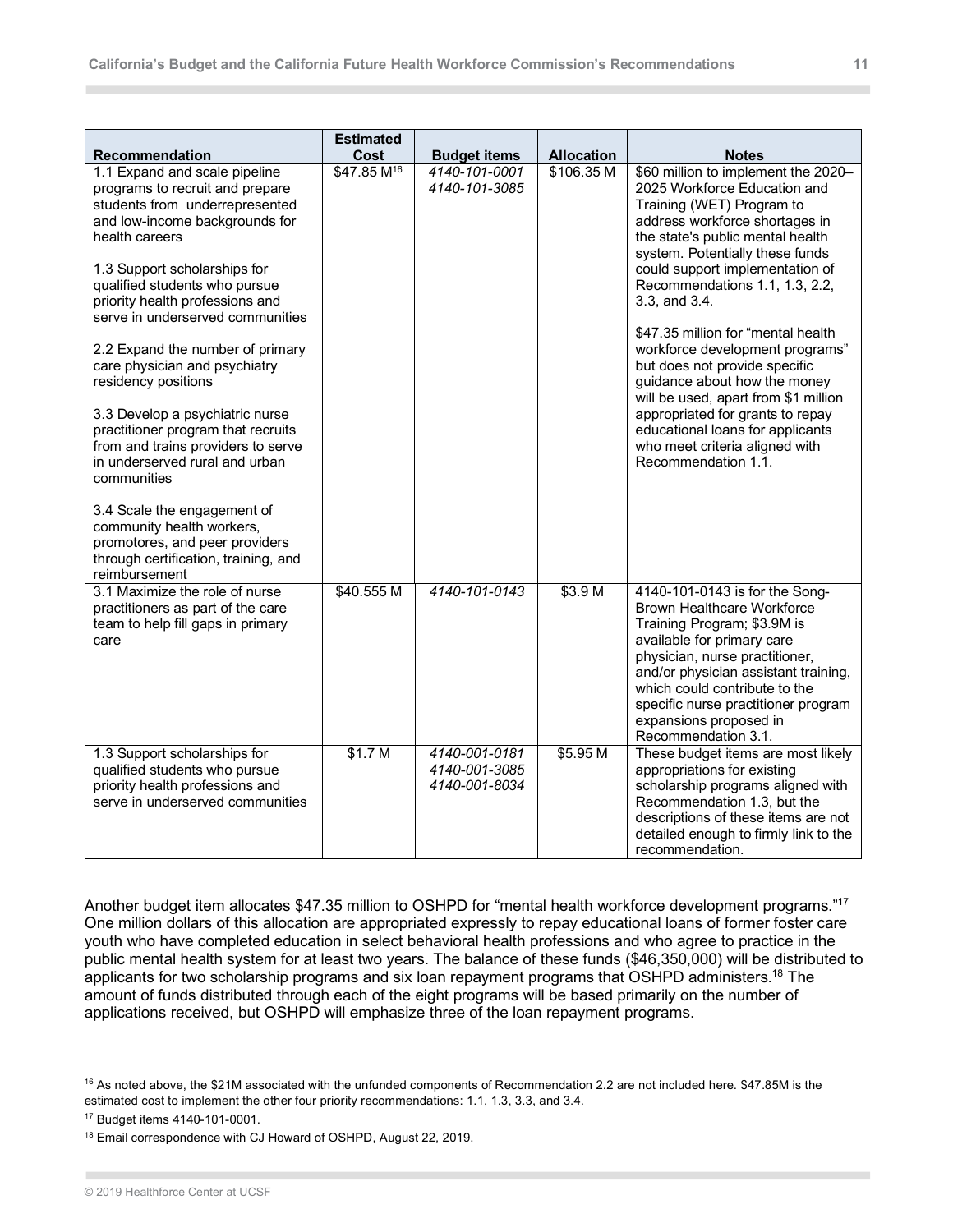The two scholarship programs are the Allied Healthcare Scholarship Program and the Advanced Practice Healthcare Scholarship Program. Funds allocated to the Allied Healthcare Scholarship Program will provide scholarships of up to \$8,000 for one year to students in community health worker/promotora, medical assistant, and social work programs. Funds allocated to the Advanced Practice Healthcare Scholarship Program will provide scholarships of up to \$25,000 for one year to students in clinical nurse specialist, nurse practitioner, and physician assistant education programs. Both scholarship programs require recipients to practice at a "qualified facility"19 that cares for underserved Californians for one year following graduation. Although these programs are not identical to the Emerging California Health Leaders Scholarships program proposed in *Recommendation 1.3: Support scholarships for qualified students who pursue priority health professions and serve in underserved communities,* they are consistent with the goal of providing financial assistance to health professions students who practice in underserved areas of California.

These three budget items allocate a combined total of \$106.35 million<sup>20</sup> that could potentially support elements of five of the Commission's priority recommendations, as noted above. The expected cost to implement these recommendations is \$47.85 million, excluding the cost of implementing the unfunded components of *Recommendation 2.2*. A portion of these monies could be used to increase the number of psychiatry residents, as called for by *Recommendation 2.2*, but are unlikely to be used to support the unfunded components of *Recommendation 2.2* for primary care residency programs (i.e., start-up funds for GME-naïve hospitals, start-up funds for new teaching health centers), because the WET program only supports mental health workforce development. Moreover, due to WET's focus on the mental health workforce, it is also unlikely that these funds would be used to fund a new California GME governing structure. For these reasons, the additional \$21 million required to fully implement these components of *Recommendation 2.2* was excluded from the estimate of the overall cost associated the recommendations that could be supported by the mental health workforce budget items.

#### **OSHPD – Primary Care Workforce**

The state budget also allocates \$6.66 million to OSHPD for "Health Care Workforce."<sup>21</sup> The provisions attached to this item reference sections of the statutes that regulate the Song-Brown Healthcare Workforce Training Program that authorize grants to training programs for registered nurses, nurse practitioners, and physician assistants. These provisions state that \$2.73 million of the total \$6.66 million are appropriated for registered nurse training. Historically, funds allocated under this budget item that are not explicitly directed to registered nurse training have been used for grants to primary care residency programs, family nurse practitioner training programs, and physician assistant programs.<sup>22</sup> Thus, some of \$3.9 million remaining balance (subtracting \$2.73 million from \$6.66 million) will probably be used to support elements of *Recommendation 3.1: Maximize the role of nurse*  practitioners as part of the care team to help fill gaps in primary care. The Commission estimated the cost to fully implement *Recommendation 3.1* in 2019-20 at \$40.56 million.

#### **OSHPD – Existing Scholarship Programs**

Based on the indicated funding source or attached provisions, the 2019-20 budget includes three items that are most likely appropriations for existing scholarship programs administered by OSHPD that are designed to support underrepresented or disadvantaged individuals or address the healthcare needs of underserved populations or geographic areas.

<sup>&</sup>lt;sup>19</sup> OSHPD defines "qualified facilities" as facilities located in areas designated by The U.S. Department of Health and Human Services Health Resources Administration (HRSA) as a Medically Underserved Area (MUA), Medically Underserved Population (MUP), or Health Professional Shortage Area (HPSA) and facilities located in areas designated by the State of California as a Primary Care Shortage Area (PCSA). Qualified facilities also include any State, County, Veteran, or Correctional facility as well as Native Indian Health Centers and Federally Qualified Health Centers.

 $^{20}$  \$60M allocated for WET (\$35M per budget item 4140-101-0001 and \$25M per budget item 4140-101-3085) plus \$46.35M of the \$47.35M allocated for "mental health workforce development programs" per budget item 4140-101-0001. (\$1M of the \$47.35M is excluded since it is explicitly allocated to loan repayment for applicants who have been in the CA foster care system.)

<sup>21</sup> Budget item 4140-101-0143.

<sup>&</sup>lt;sup>22</sup> Email correspondence with CJ Howard of OSHPD, August 22, 2019.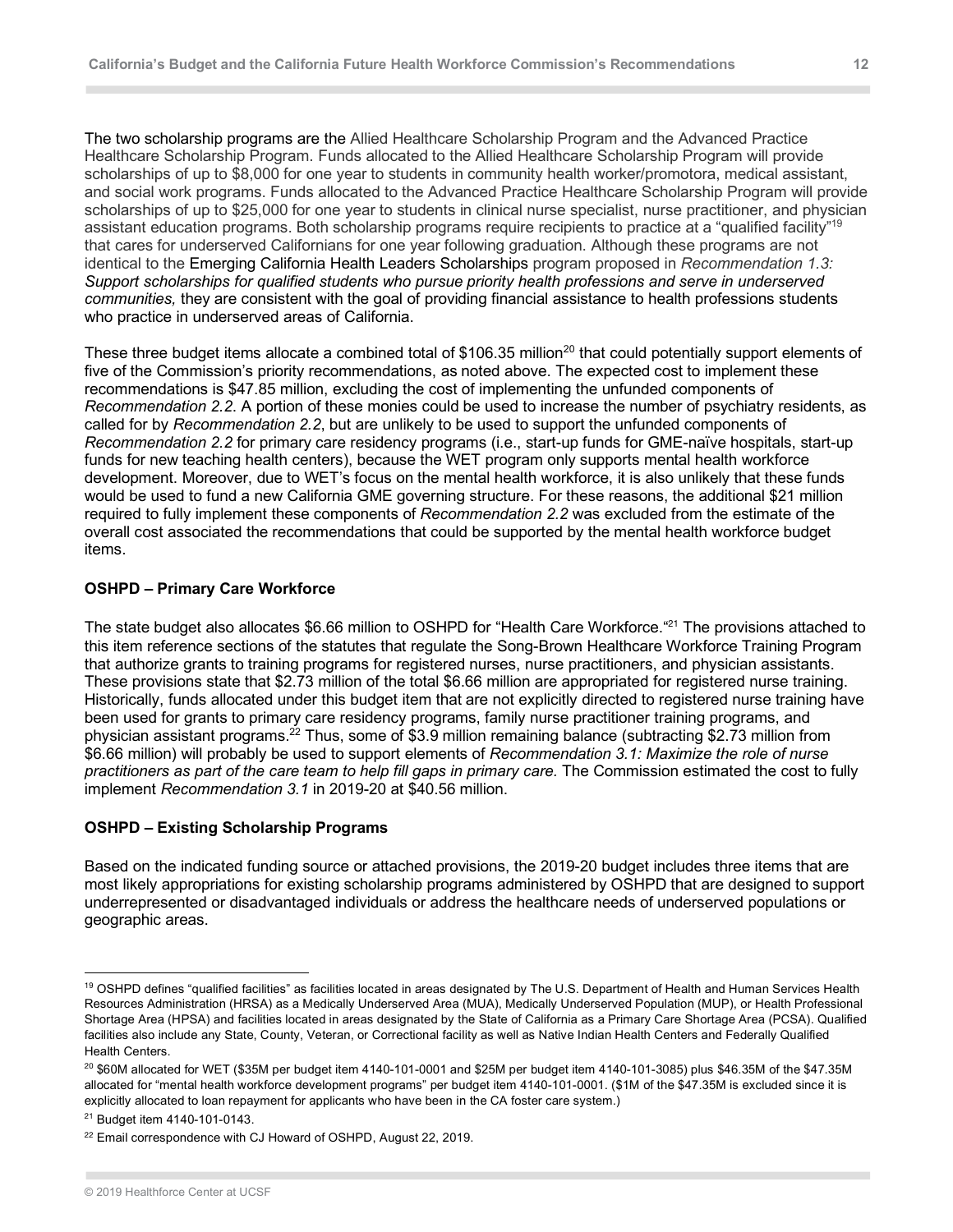These budget items include the following:

- \$2,133,000 to OSHPD for "Health Care Workforce" is payable from the Registered Nurse Education Fund; and could be used to fund scholarships for students in registered nursing education programs.<sup>23</sup>
- \$2,815,000 to OSHPD for "Health Care Workforce" is payable from the Mental Health Services Fund.<sup>24</sup>
- \$1,003,000 to OSHPD for "Health Care Workforce" is payable from the Medically Underserved Account for Physicians, Health Professions Education Fund.<sup>25</sup>

These provisions could potentially support *Recommendation 1.3: Support scholarships for qualified students who pursue priority health professions and serve in underserved communities*. Although none of these scholarship programs is exactly like the Emerging California Health Leaders Scholarships envisioned in *Recommendation 1.3*, they nonetheless provide scholarships that help health professions students cover costs associated with their education.

#### **Unfunded Priority Recommendations**

Four of the Commission's priority recommendations are not supported by any explicit or potential source of budget funding:

- *Recommendation 1.2: Recruit and support college students, including community college students, from underrepresented regions and backgrounds to pursue health careers*
- *Recommendation 2.1: Sustain and expand the Programs in Medical Education (PRIME) program across UC campuses*
- *Recommendation 2.3: Recruit and train students from rural areas and other under-resourced communities to practice in community health centers in their home regions*
- *Recommendation 3.2: Establish and scale a universal home care worker family of jobs with career ladders and associated training*

The Commission estimated that the total cost to implement these recommendations in 2019-2020 would be \$28.645 million. Table 4 presents itemized cost estimates for each of these recommendations.

<sup>&</sup>lt;sup>23</sup> Budget item 4140 001 0181.

<sup>24</sup> Budget item 4140 001 3085.

<sup>25</sup> Budget item 4140 001 8034.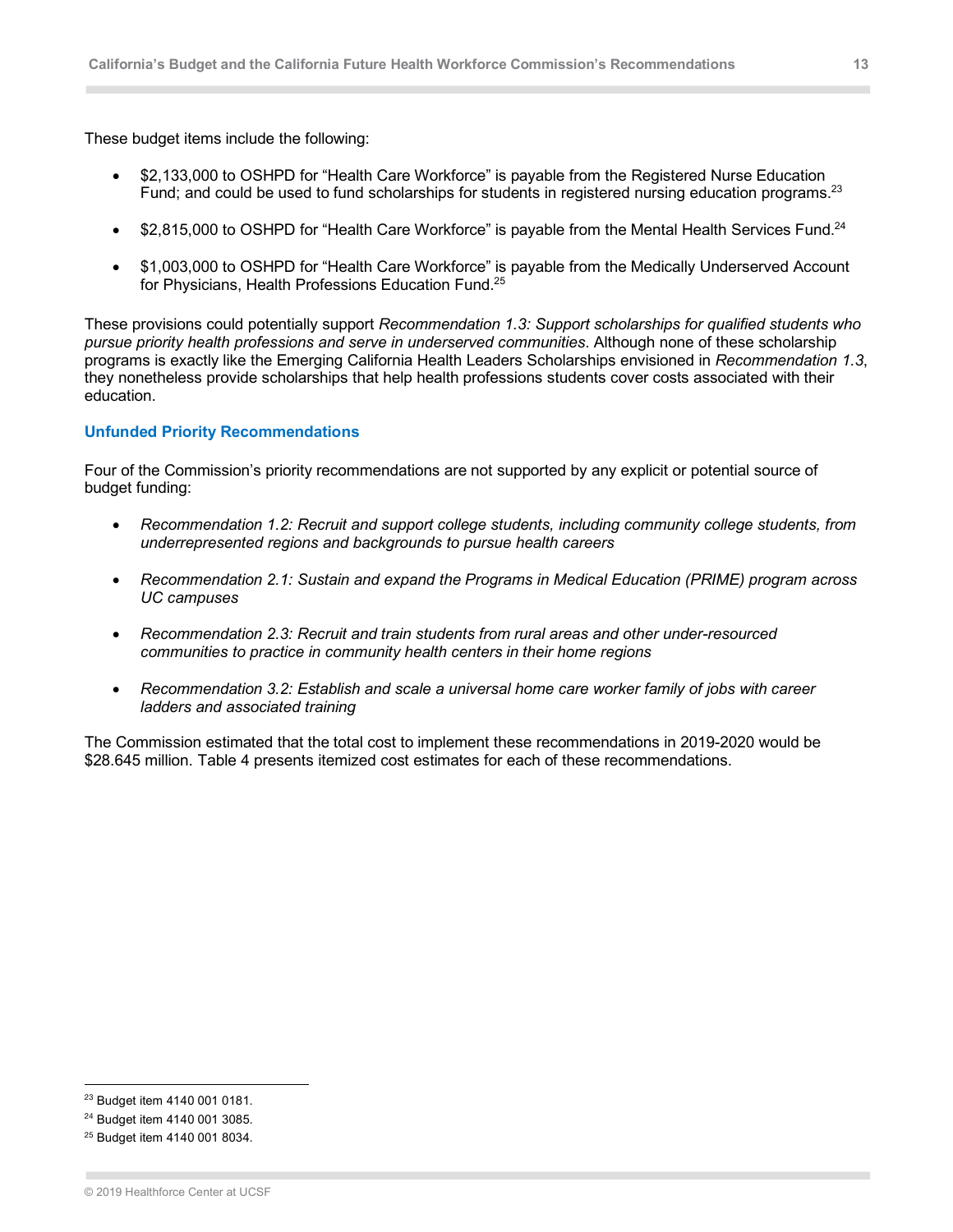|                |  | Table 4. California Future Health Workforce Commission priority recommendations without any 2019-20 California |  |
|----------------|--|----------------------------------------------------------------------------------------------------------------|--|
| budget support |  |                                                                                                                |  |

| <b>Recommendation</b>                                                                                                                                     | <b>Estimated</b><br>Cost | <b>Budget</b><br><b>Items</b> |
|-----------------------------------------------------------------------------------------------------------------------------------------------------------|--------------------------|-------------------------------|
| 1.2 Recruit and support college students, including community college students,<br>from underrepresented regions and backgrounds to pursue health careers | \$15.9 M                 | None                          |
| 2.1 Sustain and expand the Programs in Medical Education (PRIME) program<br>across UC campuses                                                            | \$9.345 M                | None                          |
| 2.3 Recruit and train students from rural areas and other under-resourced<br>communities to practice in community health centers in their home regions    | \$2.15 M                 | None                          |
| 3.2 Establish and scale a universal home care worker family of jobs with career<br>ladders and associated training                                        | \$1.25 M                 | None                          |

# **Recommendations for Distribution of 2019-2020 Budget Funds Whose Use is not Specified in the State Budget**

#### **Mental Health WET Program**

OSHPD's plans for obtaining stakeholder input on how to spend the \$60 million allocated for the Mental Health WET program from 2020 to 2025 presents an opportunity to consider how these funds could be allocated to facilitate implementation of the Commission's priority recommendations for the mental health workforce. In light of the projected shortage of psychiatrists in California and the US,<sup>26,27</sup> we recommend that a large share of WET monies be used to fund grants to establish new psychiatry residency programs and psychiatric mental health nurse practitioner education programs or expand existing programs. A portion of these funds should be used to cover start-up costs for institutions that have not previously had a psychiatry residency program or psychiatric mental health nurse practitioner education program because institutions need funds to support faculty and staff to develop programs and obtain accreditation. Criteria similar to those used by the Song-Brown program should be used to prioritize funding of psychiatry residency programs and psychiatric mental health nurse practitioner education programs that provide clinical rotations in mental health facilities that care for underserved persons. In the case of grants for expansion of existing programs, the WET program should also prioritize funding programs that have strong track records of recruiting racially/ethnically and socio-economically diverse trainees and trainees who care for underserved populations following graduation. Prioritizing funding in this manner would facilitate implementation of two of the Commission's priority recommendations:

- *Recommendation 2.2: Expand the number of primary care physician and psychiatry residency positions*
- *Recommendation 3.3: Develop a psychiatric nurse practitioner program that recruits from and trains providers to serve in underserved rural and urban communities*

If SB 10, legislation that would require certification of peer providers, is signed by the Governor, there would also be value to investing in preparation of peer personnel by providing grants to adult schools and community colleges to operate peer provider training programs. We believe prospective students are best served by housing these programs in adult schools and community colleges because their tuition rates are much lower than those of private institutions, which reduces the amount of debt peer provider students need to take on to finance their education.

Other initiatives proposed in the WET Five-Year Plan would address the Commission's recommendations regarding pipeline programs for students from underrepresented and low-income backgrounds and scholarships

<sup>&</sup>lt;sup>26</sup> Coffman, Bates, Geyn, and Spetz. California's Current and Future Behavioral Health Workforce. San Francisco: Healthforce Center at UCSF, 2018.

<sup>&</sup>lt;sup>27</sup> U.S. Department of Health and Human Services, Health Resources and Services Administration, National Center for Health Workforce Analysis. 2018. State-Level Projections of Supply and Demand for Behavioral Health Occupations: 2016-2030, Rockville, Maryland.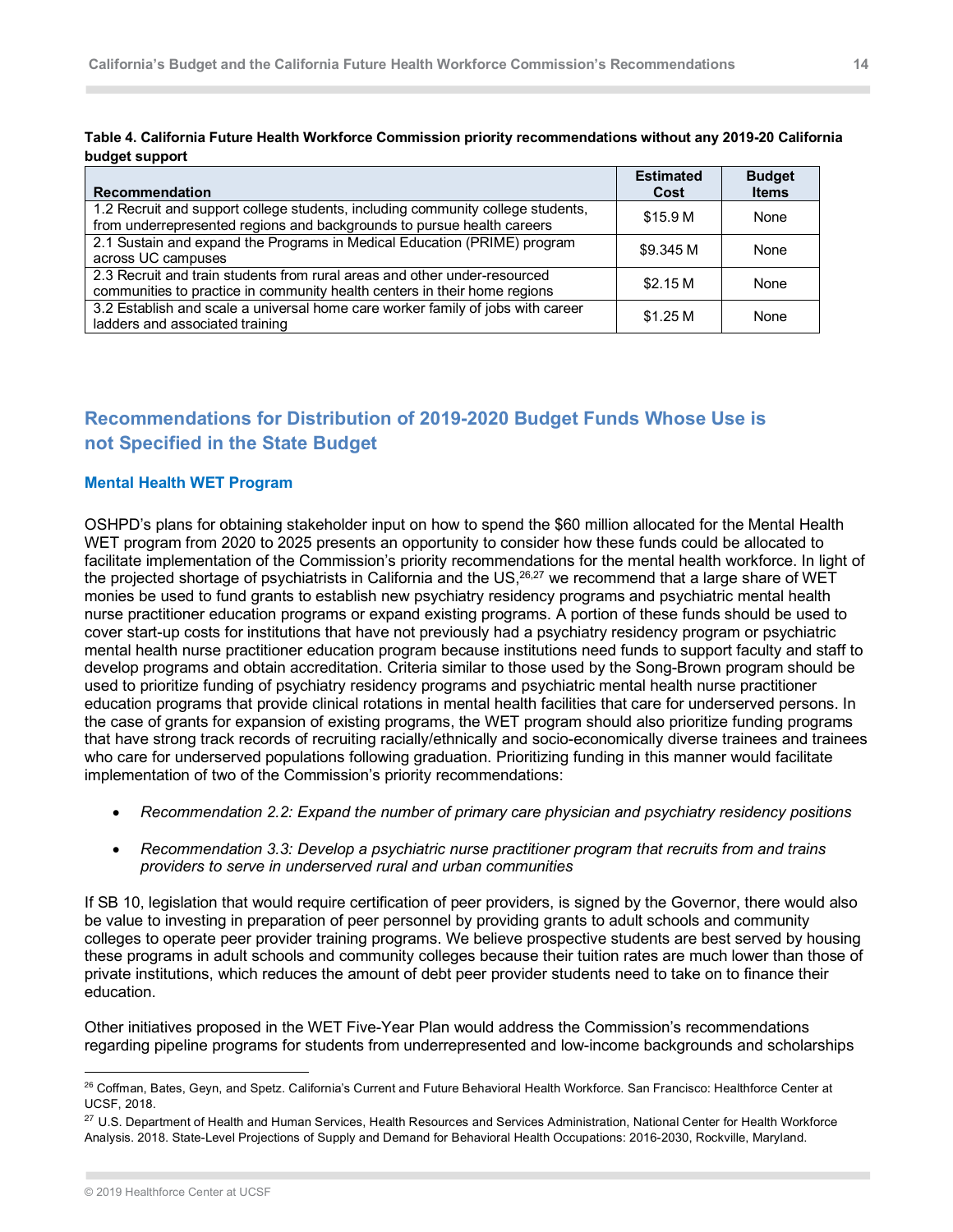for students (*Recommendations 1.1, 1.2, and 1.3*). While we believe these initiatives are valuable, we believe increasing the number of psychiatry residents and psychiatric mental health nurse practitioner students is a higher priority and, thus, deserves a larger share of WET resources.

#### **Song-Brown Healthcare Workforce Training Program**

We recommend that all of the \$3.9 million allocated to the Song-Brown program that is not earmarked for a specific profession be distributed to family nurse practitioner programs, which would make progress toward the implementation of *Recommendation 3.1*. In our view, these programs are a better investment than physician assistant programs because a higher percentage of nurse practitioner graduates provide primary care.<sup>28</sup> We recommend that these funds not be used for primary care residency programs because they would be in addition to the \$35 million allocated to the Song-Brown program and the \$40 million allocated for the CalMedForce program for residency training. Given that both primary care physicians and family nurse practitioners make important contributions to the state's primary care workforce, we believe it is reasonable that family nurse practitioner education programs receive at least a fraction of the funding available to primary care residency programs. Funds should be allocated in accordance with Song-Brown scoring criteria. These criteria prioritize funding programs that train students in facilities that provide primary care to underserved populations and have strong track records of recruiting racially/ethnically diverse students and students who care for underserved populations after graduation.

# **Recommendations for the 2020-2021 California Budget**

As state policymakers consider which investments to include in the 2020-21 budget, we encourage them to invest \$196.7 million to sustain and augment investments made in 2019-2020 and to make additional investments that would implement additional Commission recommendations. Our recommendations, which are summarized in Table 5 and discussed in detail below, focus on the Commission recommendations we believe are most likely to improve California's ability to meet its short-term health workforce needs.

#### **Table 5. Healthforce Center at UCSF Recommendations for the FY 2020-2021 Budget**

| <b>Recommendation</b>                                                                                                                                     | <b>Estimated</b><br>Cost |
|-----------------------------------------------------------------------------------------------------------------------------------------------------------|--------------------------|
| 1.2 Recruit and support college students, including community college students,<br>from underrepresented regions and backgrounds to pursue health careers | \$15.9 M                 |
| 2.1 Sustain and expand the Programs in Medical Education (PRIME) program<br>across UC campuses                                                            | \$9.3 <sub>M</sub>       |
| 2.2 Expand the number of primary care physician and psychiatry residency<br>positions                                                                     | \$116.2 M                |
| 2.3 Recruit and train students from rural areas and other under-resourced<br>communities to practice in community health centers in their home regions    | \$2.2 <sub>M</sub>       |
| 3.1 Maximize the role of nurse practitioners as part of the care team to help fill<br>gaps in primary care                                                | \$45.9 M                 |
| 3.2 Establish and scale a universal home care worker family of jobs with career<br>ladders and associated training                                        | \$1.3 <sub>M</sub>       |
| 3.3 Develop a psychiatric nurse practitioner program that recruits from and trains<br>providers to serve in underserved rural and urban communities       | \$3.9 <sub>M</sub>       |
| Total                                                                                                                                                     | \$196.7 M                |

#### **Augmenting Investments Made in the 2019-2020 Budget**

We recommend maintaining funding for primary care residency training at the 2019-2020 level (\$33 million for Song-Brown, \$40 million for CalMedForce, and \$2 million for children's hospitals). Due to the severity of the projected shortage of psychiatrists, we recommend augmenting the WET funding that will be allocated to grants to

<sup>&</sup>lt;sup>28</sup> Coffman, Geyn, and Himmerick. California's Primary Care Workforce: Current Supply, Characteristics, and Pipeline of Trainees. San Francisco: Healthforce Center at UCSF, 2017.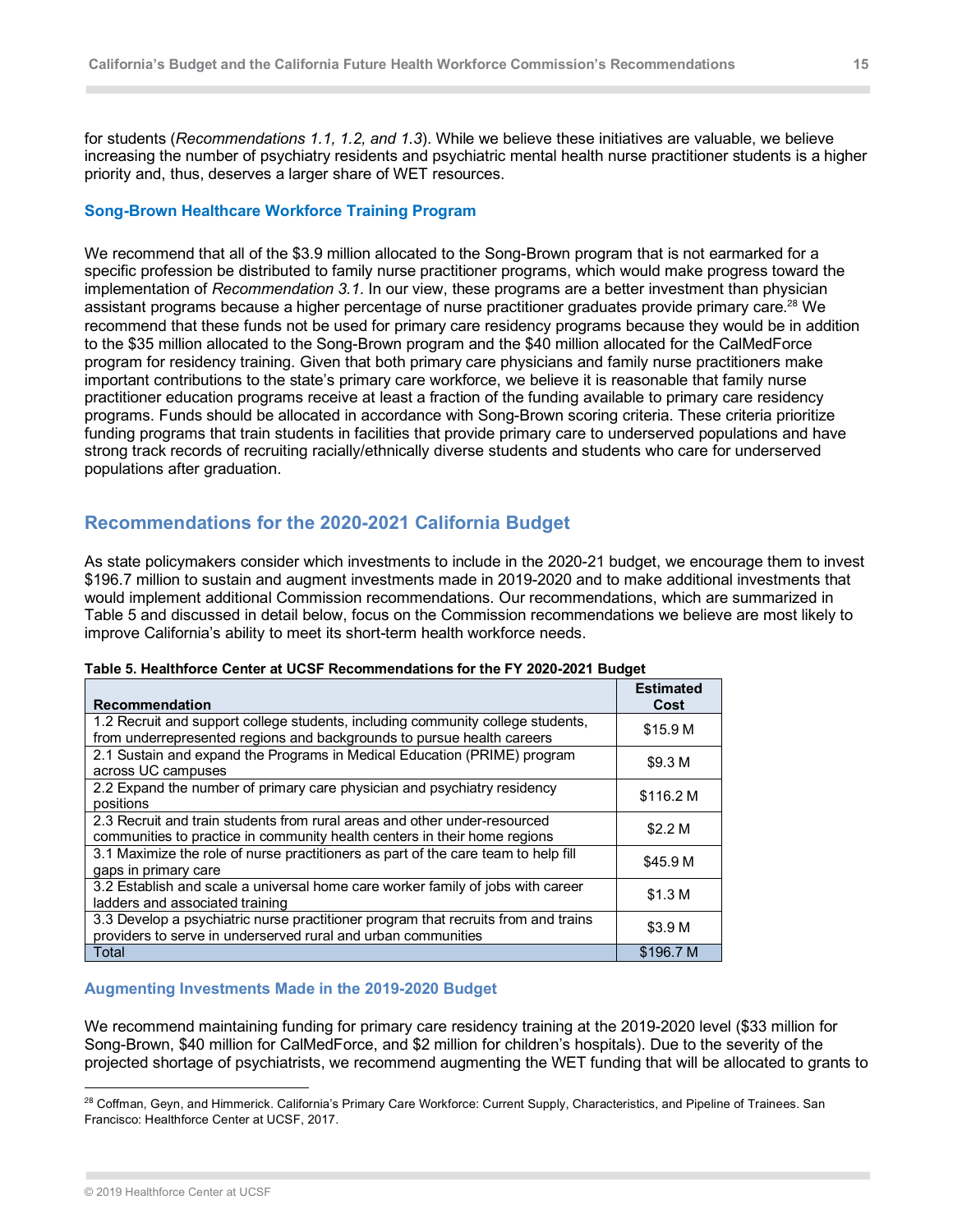psychiatry residency programs and psychiatric mental health nurse practitioner education programs with additional funding from other sources. The Commission's report calls for investing a total of \$22.2 million to fund psychiatry residency programs and \$3.9 million to fund psychiatric mental health nurse practitioner education programs.

In addition, we recommend that funds be allocated explicitly to provide start-up funding for new primary care and psychiatry residency programs (\$20.4 million) and a statewide graduate medical education (GME) governance council (\$612,000). Start-up funds are critical for hospitals and community health centers that have not previously had residency programs to identify the types of primary care and psychiatry residency programs they want to sponsor, apply for accreditation, recruit faculty, and remodel facilities, if necessary. As outlined in the Commission's report, a GME Governance Council would facilitate coordination of the state's multiple GME funding streams, including Song-Brown, Proposition 56, WET, and other funding streams that may emerge in the future.

We also recommend allocating \$45.95 million to OSHPD to implement *Recommendation 3.1: Maximize the role of nurse practitioners as part of the care team to help fill gaps in primary care*. The existing level of funding for grants to primary care nurse practitioner education programs is inadequate to meet the state's need for primary care nurse practitioners.

#### **Funding Additional Priority Recommendations**

We also recommend investment of \$28.7 million to implement four additional priority recommendations:

- *Recommendation 1.2: Recruit and support college students, including community college students, from underrepresented regions and backgrounds to pursue health careers*
- *Recommendation 2.1: Sustain and expand the Programs in Medical Education (PRIME) program across UC campuses*
- *Recommendation 2.3: Recruit and train students from rural areas and other under-resourced communities to practice in community health centers in their home regions*
- *Recommendation 3.2: Establish and scale a universal home care worker family of jobs with career ladders and associated training*

Below, we provide our rationale for the state to focus on implementation of these four priority recommendations.

#### *Recommendation 1.2: Recruit and support college students, including community college students, from underrepresented regions and backgrounds to pursue health careers* **(Cost estimate = \$15.9 million in Year 1)**

Of all of the Commission's priority recommendations that are aimed at increasing the number of health professionals from underrepresented and disadvantaged backgrounds, we believe this recommendation is most likely to have an impact on the diversity of health professionals within the next 10 years. By focusing on college students, this recommendation addresses students who have already graduated from high school, are pursuing a college education, and demonstrate interest in pursuing a career in healthcare. If community colleges are included, some students may choose to pursue certificate or associate degree education that would enable them to join the workforce within a few years. In addition, many students from underrepresented and disadvantaged backgrounds who are initially interested in health care careers drop out of the pipeline because they struggle in basic science classes that are prerequisites for admission to medical, dental, or pharmacy school.<sup>29</sup> Studies of college-level pipeline programs suggest that providing a holistic program of academic, social, and financial support to these students increases the likelihood that they will enter either medical, dental, or pharmacy school,

<sup>&</sup>lt;sup>29</sup> Barr DA, Matsui J, Wanat SF, Gonzalez ME. Chemistry Courses as the Turning Point for Premedical Students. Advances in Health Science Education Theory and Practice. 2010;15(1):45-54.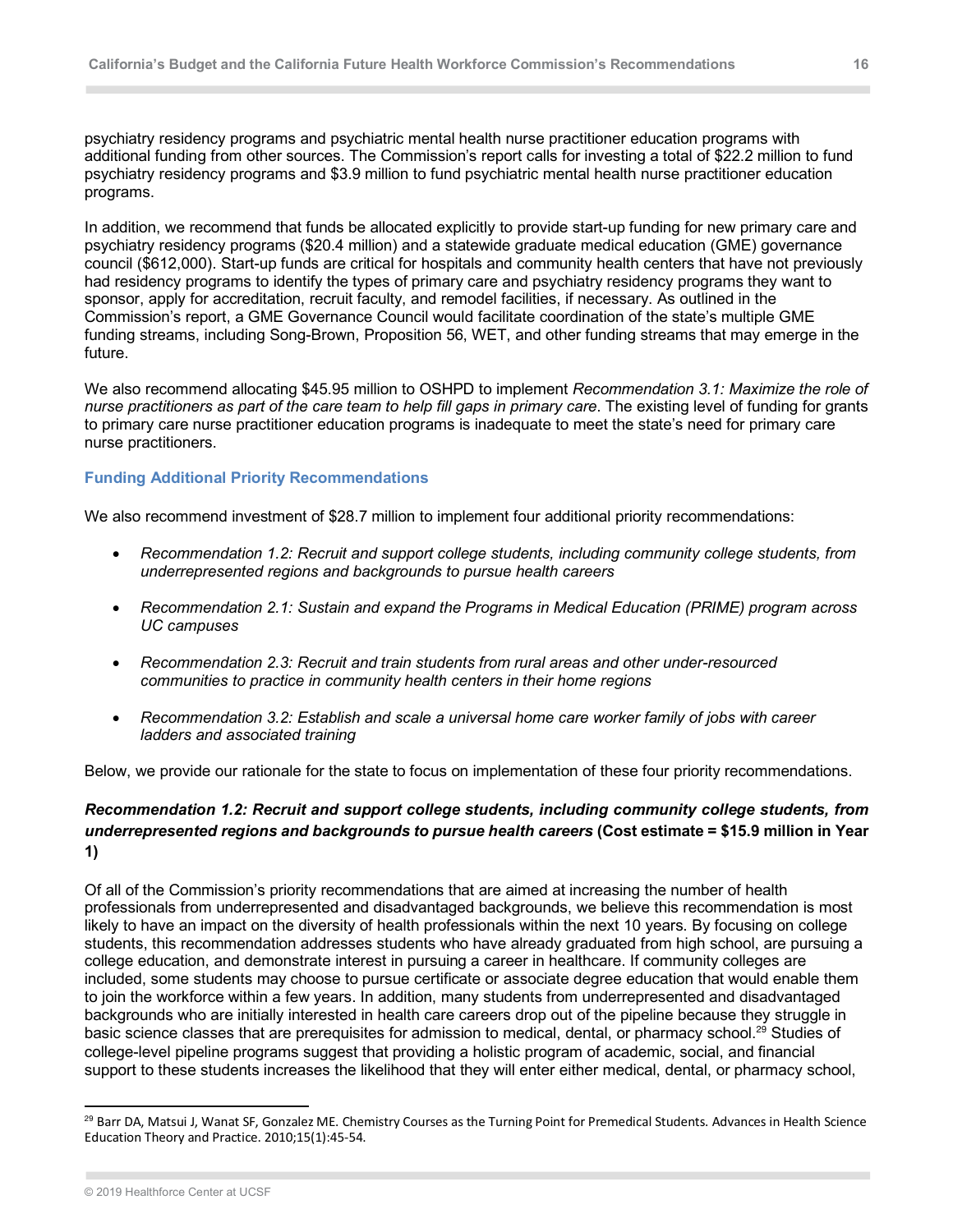or pursue careers in other health professions for which doctoral-level education is not required (e.g., nursing, public health, social work). Models already exist in California that could be replicated at additional colleges and universities, such as the Health Career Opportunity Program at California State University, Fresno, and the Biology Scholars Program at University of California, Berkeley. The Commission report calls for funding pilot programs at 20 colleges and universities, internships and fellowships for students, and program administration.

## *Recommendation 2.1: Sustain and expand the Programs in Medical Education (PRIME) program across UC campuses* **(Cost estimate = \$9.345 million in Year 1)**

We believe that targeted investment in increasing medical school enrollment in California is warranted for two reasons. First, in 2017, California ranked  $43<sup>rd</sup>$  in the ratio of medical students per 100,000 population based on data collected by the Association of American Medical Colleges and the American Association of Colleges of Osteopathic Medicine (18.8 per 100,000 population in California vs. 35.4 per 100,000 population in the US overall).30 As a consequence, 63% of Californians who attend an allopathic (i.e., MD-granting) medical school attend medical schools in other states and may not return to California to complete residency and practice.<sup>31</sup> Second, studies have found that graduates of medical school programs that focus on recruiting students who are predisposed to care for underserved populations are more likely to care for underserved populations than medical school graduates who were not enrolled in targeted programs.<sup>32</sup>

The University of California's Programs in Medical Education (PRIME) were launched in 2004 and consist of six programs operated by five UC medical schools. Each program focuses on preparing students who intend to serve a specific underserved population (e.g., rural, urban, Latinx). According to data compiled by the University of California Office of the President, 64% of PRIME students are from racial/ethnic groups that are underrepresented in medicine. Over half of PRIME graduates have completed residency in a primary care specialty, and others have trained in other specialties that are experiencing shortages, such as psychiatry and general surgery. The majority of graduates are completing residency in California or practicing in the state.<sup>33</sup>

Despite these accomplishments, the state has never fully funded PRIME. At present, the state funds only 126 of the 354 students enrolled. Program directors must negotiate with leaders on their campuses to obtain resources for their programs. The Commission report calls for fully funding the 354 slots and adding 40 more slots at a cost of \$9.345 million in Year 1.

## *Recommendation 2.3: Recruit and train students from rural areas and other under-resourced communities to practice in community health centers in their home regions* **(Cost estimate = \$2.15 million in Year 1)**

*Recommendation 2.3* would complement PRIME by developing new programs focused on training students from underserved areas of California and giving them a financial incentive to return to those areas after graduation. The program would be modeled after A.T. Still University's Hometown Scholars Program. Leaders of community health centers (CHCs) would nominate highly-qualified students to enroll in physician, nurse practitioner, or physician assistant education programs. Participating CHCs would receive a stipend to provide endorsed students with one year of clinical training. Students would be enrolled in new Community Medicine Tracks that would be modeled after the PRIME program. Some students would receive full tuition scholarships for all four years of medical school if they agree to practice as a primary care physician, geriatrician, or psychiatrist in an underserved area of California for four years; equivalent support would be offered to nurse practitioner and physician assistant students. *Recommendation 2.3* also calls for establishing a Safety Net Professionals Workforce Institute that would track the quality of clinical education provided by participating CHCs, administer stipends for CHCs, identify emerging workforce needs, and coordinate with other initiatives to recruit, support, and

<sup>30</sup> Association of American Medical Colleges. State Physician Data Report. Washington, DC: AAMC, 2017.

<sup>31</sup> Association of American Medical Colleges. State Physician Data Report. Washington, DC: AAMC, 2017.

<sup>32</sup> Goodfellow A, Ulloa JG, Dowling PT, et al. Predictors of Primary Care Practice Location in Underserved Urban or Rural Areas of the United States: A Systematic Literature Review. Academic Medicine. 2016;91(9):1313-1321.

<sup>33</sup> California Future Health Workforce Commission. *Meeting the Demand for Health: Final Report of the California Future Health Workforce Commission, California Future Health Workforce Commission*, February 2019, https://futurehealthworkforce.org/ .